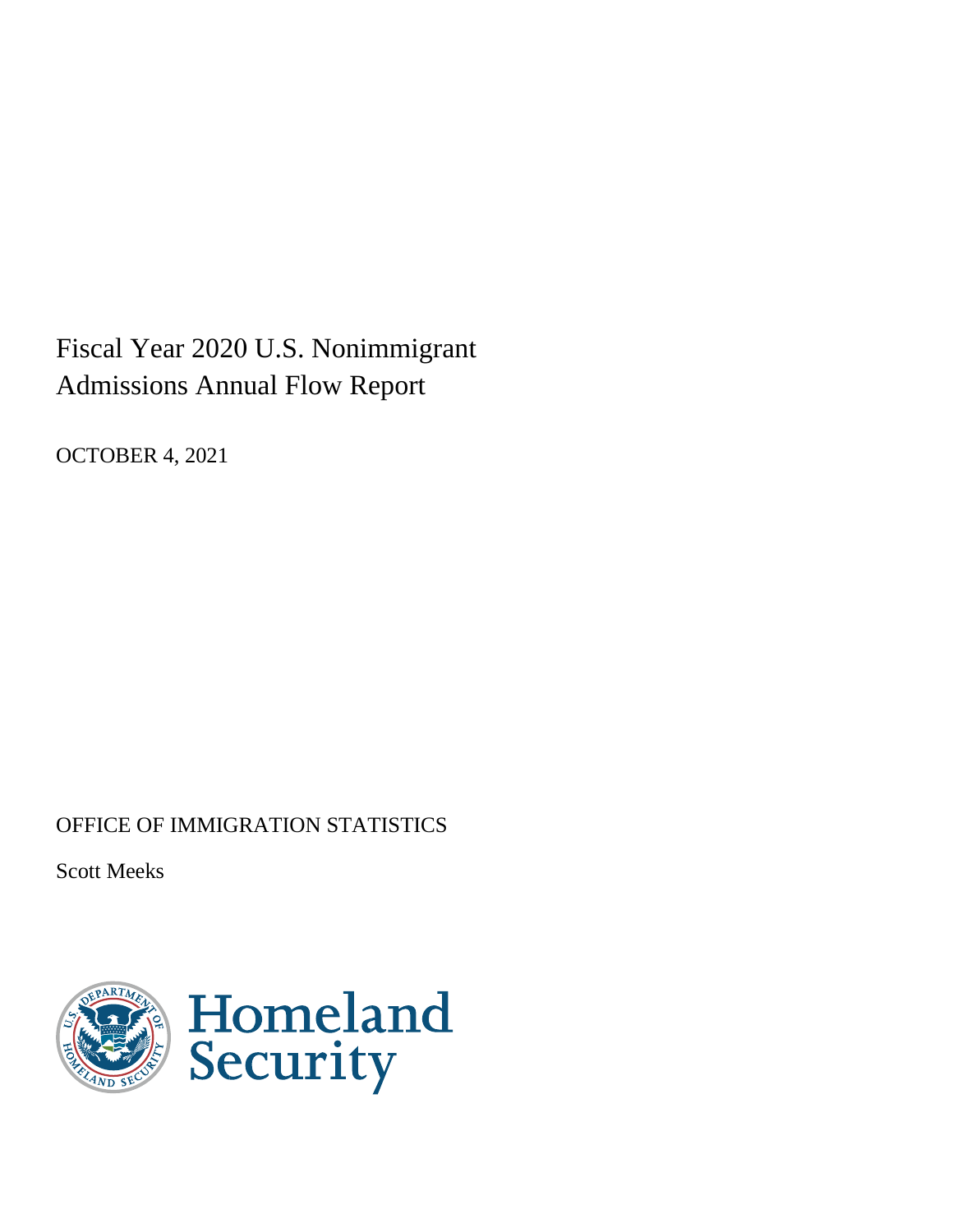Nonimmigrants are foreign nationals granted temporary admission to the United States. The major purposes for which nonimmigrant admissions are authorized include temporary visits for business or pleasure, academic or vocational study, temporary employment, and to act as a representative of a foreign government or international organization. The U.S. Department of Homeland Security (DHS) collects information regarding nonimmigrant admissions at ports of entry (POEs) and from DHS Form I-94/I-94W arrival records. The 2020 *U.S. Nonimmigrant Admissions Annual Flow Report,* authored by the DHS Office of Immigration Statistics (OIS), presents workload information on total nonimmigrant admissions and detailed data gathered from Form I-94/ I-94W arrival records on the number and characteristics of nonimmigrant admissions to the United States in Fiscal Year 2020.<sup>1,2</sup>

#### **SUMMARY**

In 2020, DHS granted about 86 million nonimmigrant admissions to the United States, according to DHS workload estimates (Figure 1).<sup>3</sup> These admissions included over 37 million nonimmigrants who were issued Form I-94/I-94W—the primary focus of this report.<sup>4</sup> Nonimmigrant admissions in 2020 were down 54 percent from 2019 (Figure 2) and down 51 percent from the average over the last 10 years—a period that experienced an average annual growth of 1.7 percent over that time. The abnormally low number of nonimmigrants in 2020 reflects policy and behavioral changes resulting from the global pandemic. About 89 percent of I-94/I-94W admissions were temporary visitors for business and pleasure, 6.9 percent were temporary workers and their families, and 2.5 percent were students and their families (Table 1). The five leading countries of citizenship for I-94/I-94W admissions were Mexico (30 percent), Canada (18 percent), the United Kingdom (5.8 percent), Japan (4.7 percent), and South Korea (3.0 percent). These countries were also the leading countries of citizenship in 2019 except for South Korea, which replaced the People's Republic of China.

#### NONIMMIGRANT DEFINITION, PROCESS, AND REQUIREMENTS

#### **Defining "Nonimmigrant"**

*Nonimmigrants* are foreign nationals admitted temporarily to the United States mostly within classes of admission defined in section  $101(a)(15)$  of the Immigration and Nationality Act (INA).<sup>5</sup> Examples of nonimmigrant classes of admission include temporary visitors for pleasure and for business, temporary workers, academic and vocational students, treaty traders and investors, foreign nationals in transit, exchange visitors, foreign government officials, athletes and entertainers, and victims of certain crimes. Unlike individuals granted lawful permanent residence (LPR), or "green card" status, nonimmigrants are authorized to enter the country for specific purposes and limited

 $<sup>1</sup>$  In this report, years refer to fiscal years, which run from October 1 to September 30.</sup>

<sup>&</sup>lt;sup>2</sup> Additional context may be found in the 2020 Yearbook of Immigration Statistics, available a[t https://www.dhs.gov/immigration](https://www.dhs.gov/immigration-statistics/yearbook/2020)[statistics/yearbook/2020,](https://www.dhs.gov/immigration-statistics/yearbook/2020) and other OIS reports.

<sup>3</sup> DHS, U.S. Customs and Border Protection (CBP), Operations Management Reporting, FY 2020.

<sup>4</sup> The I-94/I-94W data do not describe all nonimmigrant admissions because certain visitors are not required to fill out the I-94 form, including a large share of Mexican and Canadian business and tourist travelers, as discussed elsewhere in this report. Current DHS data systems limit this report to describing the I-94/I-94W populations, but OIS is working to describe characteristics of all nonimmigrant admissions in future reports.

<sup>&</sup>lt;sup>5</sup> Three nonimmigrant classes are authorized in sections other than INA  $\S$  101(a)(15). They include: (1) North American Free Trade Agreement (NAFTA) nonimmigrants; (2) Nationals of the Freely Associated States admitted under the Compacts of Free Association between the United States and the Republic of the Marshall Islands, the Federated States of Micronesia, and Palau; and (3) The Agreement between the Government of the United States of America and the Government of the Union of Soviet Socialist Republics Concerning Mutual Visits by Inhabitants of the Bering Straits Region.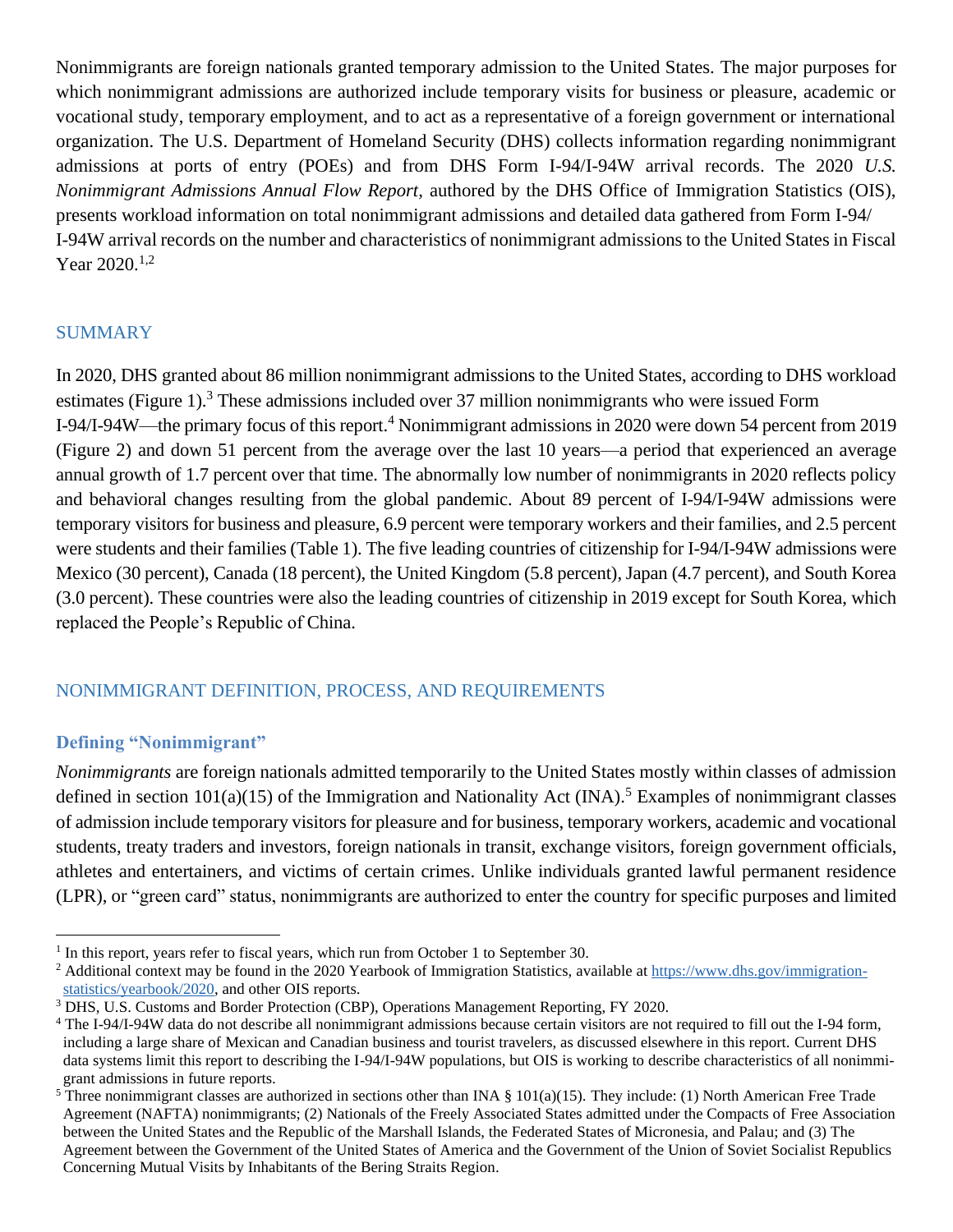periods of time. Nonimmigrants' duration of stay and the scope of their lawful activities, such as employment, travel, and accompaniment by dependents, are governed by their respective classes of admission.





Note: There are two major breaks in the I-94 data. Beginning in 2010, changes in the recording of admissions at the land ports increased I-94 admission counts. Beginning in 2013, I-94 automation at air and seaports increased the number of admissions recorded in the I-94 data.

Source: DHS Office of Immigration Statistics.

#### **I-94 Nonimmigrants**

The remainder of this report focuses exclusively on nonimmigrants who fill out paper and electronic Forms I-94/ I-94W, which CBP collects from most classes of nonimmigrants arriving in the United States. Information collected from these I-94 records includes arrival and departure dates, POE, class of admission, country of citizenship, state of destination, age, and sex. The I-94 data do not describe all nonimmigrant admissions because certain visitors are not required to fill out the I-94 form—including most of short-term visitors from Mexico and Canada. Specific information regarding the I-94 form is located at the end of this report.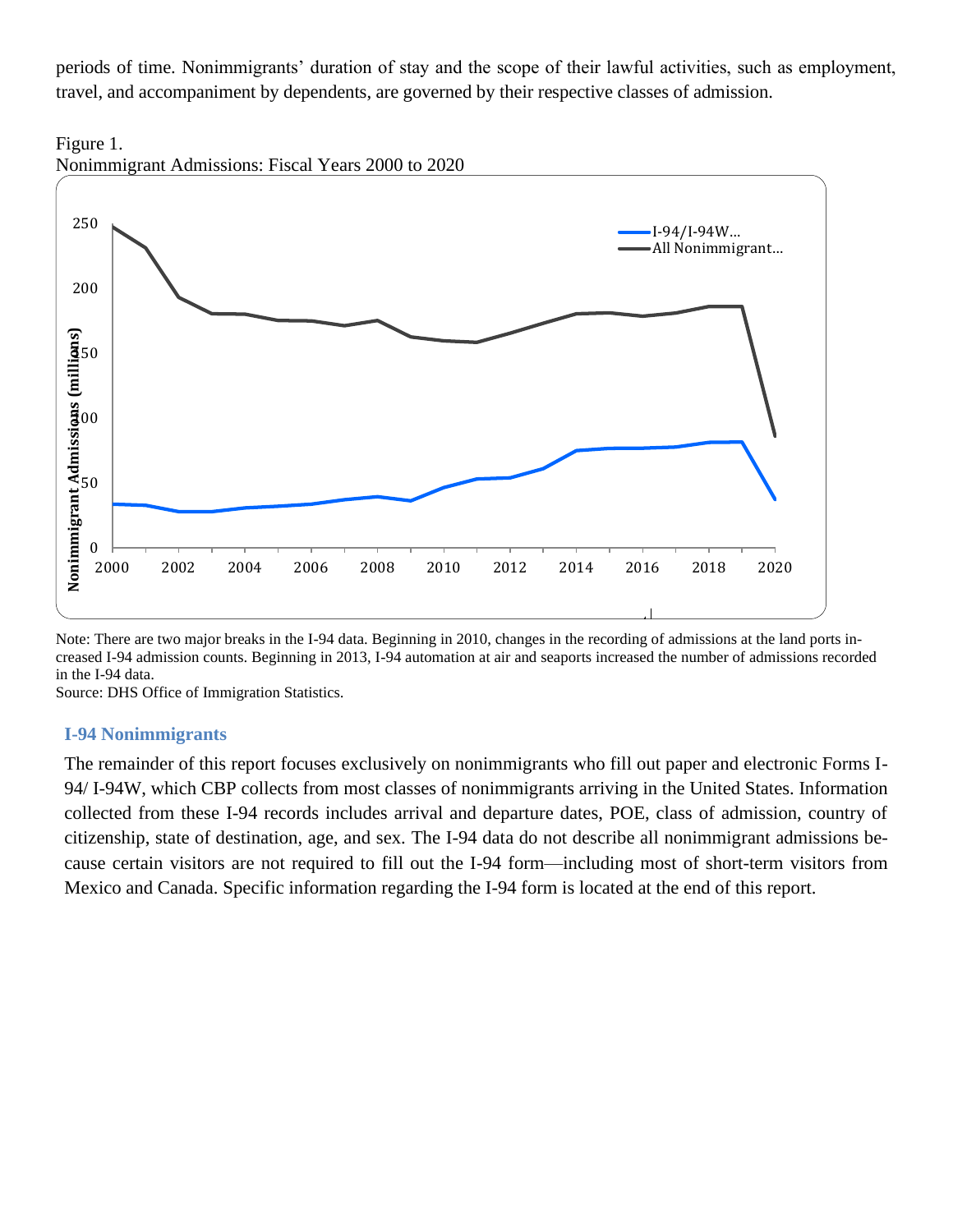

Figure 2. I-94/I-94W Nonimmigrant Admissions: Fiscal Years 2018 to 2020

Source: DHS Office of Immigration Statistics

#### **Nonimmigrant Admissions vs. Estimated Nonimmigrant Individuals vs. Nonimmigrant Visas Issued**

This report covers admission *events* in 2020, not the number of *individuals* who entered the United States, nor the number of visas issued. Many nonimmigrants are admitted to the United States more than once in a year, and each entry is recorded separately and issued a new I-94/I-94W document at arrival. As a result, the count of admission events exceeds the number of individuals arriving. For more information, see OIS Fact Sheet, *Nonimmigrant Admissions and Estimated Nonimmigrant Individuals: 2016*. <sup>6</sup> Admission numbers also differ from the number of nonimmigrant visas issued by the U.S. Department of State (DOS) for the following reasons: (1) a citizen from a country participating in the U.S. Visa Waiver Program (VWP) may travel to the United States without a visa; (2) a visa recipient may be admitted to the United States more than once on each visa, as is the case with many nonimmigrants; and, (3) a visa recipient may decide not to travel to the United States or decide to travel during the following fiscal year (subject to the validity of the visa).

<sup>6</sup> Available at [https://www.dhs.gov/immigration-statistics/factsheets.](https://www.dhs.gov/immigration-statistics/factsheets)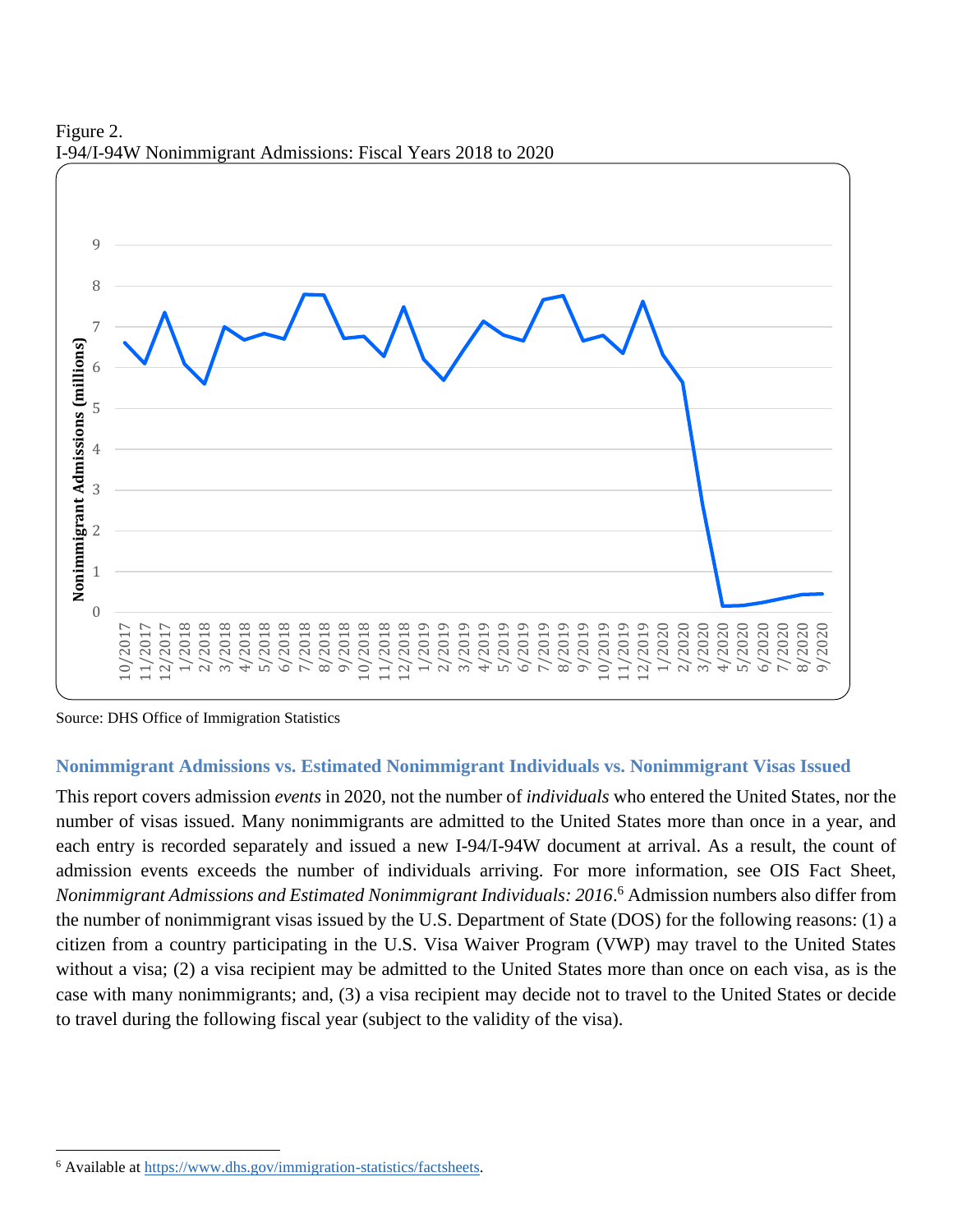# Table 1.

| Nonimmigrant Admissions (I-94/I-94W only) by Class of Admission: Fiscal Years 2018 to 2020 |  |  |  |  |
|--------------------------------------------------------------------------------------------|--|--|--|--|
|                                                                                            |  |  |  |  |

|                                                                                                                                                                 | 2018               |            | 2019               |            | 2020              |            |
|-----------------------------------------------------------------------------------------------------------------------------------------------------------------|--------------------|------------|--------------------|------------|-------------------|------------|
| Class of admission                                                                                                                                              | Number             | Percent    | Number             | Percent    | Number            | Percent    |
| Total                                                                                                                                                           | 81,279,692         | 100.0      | 81,563,139         | 100.0      | 37,176,105        | 100.0      |
| Temporary workers and families                                                                                                                                  | 3,919,567          | 4.8        | 4,106,324          | 5.0        | 2,572,815         | 6.9        |
| Temporary workers and trainees                                                                                                                                  | 2,378,940          | 2.9        | 2,558,973          | 3.1        | 1,791,758         | 4.8        |
| CNMI-only transitional workers (CW1)                                                                                                                            | 4,743              |            | 4,381              |            | 984               |            |
| Workers in specialty occupations (H1B)                                                                                                                          | 570,368            | 0.7        | 601,594            | 0.7        | 368,440           | 1.0        |
| Chile and Singapore Free Trade Agreement aliens (H1B1)                                                                                                          | 581                |            | 836                |            | 631               |            |
| Registered nurses participating in the Nursing Relief for Disadvantaged Areas (H1C)                                                                             | 66                 |            | 21                 |            | 11                |            |
| Agricultural workers (H2A)<br>Nonagricultural workers and returning H2B workers (H2B, H2R)                                                                      | 298,228<br>120,360 | 0.4<br>0.1 | 442,822<br>129,126 | 0.5<br>0.2 | 510,343<br>86,739 | 1.4<br>0.2 |
| Trainees (H3)                                                                                                                                                   | 2,334              |            | 2,141              |            | 820               |            |
| Workers with extraordinary ability or achievement and their assistants (O1, O2)                                                                                 | 154,405            | 0.2        | 163,342            | 0.2        | 79,089            | 0.2        |
| Internationally recognized athletes or entertainers (P1)                                                                                                        | 105,856            | 0.1        | 101,878            | 0.1        | 54,816            | 0.1        |
| Artists or entertainers in reciprocal exchange or culturally unique programs (P2, P3)                                                                           | 30,658             |            | 31,586             |            | 13,337            |            |
| Workers in international cultural exchange programs (Q1)                                                                                                        | 3,443              |            | 3,414              |            | 1,555             |            |
| Workers in religious occupations (R1)                                                                                                                           | 14,672             |            | 14,817             |            | 7,015             |            |
| North American Free Trade Agreement (NAFTA) professional workers (TN)                                                                                           | 731,496            | 0.9        | 725,929            | 0.9        | 485,948           | 1.3        |
| Spouses and children of temporary workers and trainees (CW2, H4, O3, P4, R2, TD)                                                                                | 341,730            | 0.4        | 337,086            | 0.4        | 182,030           | 0.5        |
| Intracompany transferees                                                                                                                                        | 993,288            | 1.2        | 987,834            | 1.2        | 470,641           | 1.3        |
| Intracompany transferees (L1)                                                                                                                                   | 703,102            | 0.9        | 698,794            | 0.9        | 336,676           | 0.9        |
| Spouses and children of intracompany transferees (L2)                                                                                                           | 290,186            | 0.4        | 289,040            | 0.4        | 133,965           | 0.4        |
| Treaty traders and investors and spouses and children (E1 to E3)                                                                                                | 503,199            | 0.6        | 515,672            | 0.6        | 291,588           | 0.8        |
| Representatives of foreign media and spouses and children (I1)                                                                                                  | 44,140             | 0.1        | 43,845             | 0.1        | 18,828            | 0.1        |
| <b>Students</b>                                                                                                                                                 | 1,957,852          | 2.4        | 1,907,176          | 2.3        | 918,442           | 2.5        |
| Academic students (F1)                                                                                                                                          | 1,862,828          | 2.3        | 1,817,724          | 2.2        | 876,157           | 2.4        |
| Vocational students (M1)                                                                                                                                        | 18,838             |            | 18,385             |            | 9,454             |            |
| Spouses and children of academic and vocational students (F2, M2)                                                                                               | 76,186             | 0.1        | 71,067             | 0.1        | 32,831            | 0.1        |
| Exchange visitors                                                                                                                                               | 611,373            | 0.8        | 620,479            | 0.8        | 226,474           | 0.6        |
| Exchange visitors (J1)                                                                                                                                          | 537,705            | 0.7        | 548,717            | 0.7        | 195,459           | 0.5        |
| Spouses and children of exchange visitors (J2)                                                                                                                  | 73,668             | 0.1        | 71,762             | 0.1        | 31,015            | 0.1        |
| Diplomats and other representatives                                                                                                                             | 457,599            | 0.6        | 454,494            | 0.6        | 218,895           | 0.6        |
| Ambassadors, public ministers, career diplomats, consular officers, other foreign<br>government officals and their spouses, children, and attendants (A1 to A3) | 229,562            | 0.3        | 222,077            | 0.3        | 106,451           | 0.3        |
| Representatives to international organizations and their spouses, children, and attendants                                                                      |                    |            |                    |            |                   |            |
| (G1 to G5)                                                                                                                                                      | 174,272            | 0.2        | 177,000            | 0.2        | 82,939            | 0.2        |
|                                                                                                                                                                 |                    |            |                    |            |                   |            |
| North Atlantic Treaty Organization (NATO) officials, spouses, and children (N1 to N7)                                                                           | 53,765             | 0.1        | 55,417             | 0.1        | 29,505            | 0.1        |
| Temporary visitors for pleasure                                                                                                                                 | 64,819,854         | 79.7       | 64,864,687         | 79.5       | 28,731,613        | 77.3       |
| Temporary visitors for pleasure (B2)                                                                                                                            | 44,054,664         | 54.2       | 43,968,625         | 53.9       | 20,175,009        | 54.3       |
| Visa Waiver Program - temporary visitors for pleasure (WT)                                                                                                      | 19,591,879         | 24.1       | 19,745,020         | 24.2       | 7,991,484         | 21.5       |
| Guam-CNMI Visa Waiver Program - temporary visitors for pleasure to Guam or Norther                                                                              | 1,173,311          | 1.4        | 1,151,042          | 1.4        | 565,120           | 1.5        |
| Temporary visitors for business                                                                                                                                 | 8,967,224          | 11.0       | 9,059,770          | 11.1       | 4,209,153         | 11.3       |
| Temporary visitors for business (B1)                                                                                                                            | 5,725,099          | 7.0        | 5,853,592          | 7.2        | 2,825,830         | 7.6        |
| Visa Waiver Program - temporary visitors for business (WB)                                                                                                      | 3,239,672          | 4.0        | 3,203,078          | 3.9        | 1,381,838         | 3.7        |
| Guam-CNMI Visa Waiver Program - temporary visitors for business to Guam or Norther                                                                              | 2,453              |            | 3,100              |            | 1,485             |            |
| Transit aliens                                                                                                                                                  | 453,723            | 0.6        | 462,914            | 0.6        | 252,201           | 0.7        |
| Aliens in continuous and immediate transit through the United States (C1)                                                                                       | 441,276            | 0.5        | 449,524            | 0.6        | 245,463           | 0.7        |
| Aliens in transit to the United Nations (C2)                                                                                                                    | 169                |            | 740                |            | 595               |            |
| Foreign government officials, their spouses, children, and attendants in transit (C3)                                                                           | 12,278             |            | 12,650             |            | 6,143             |            |
| <b>Commuter Students</b>                                                                                                                                        | 18,917             |            | 8,787              |            | 2,753             |            |
| Canadian or Mexican national academic commuter students (F3)                                                                                                    | 18,917             |            | 8,787              |            | 2,753             |            |
| Alien fiancé(e)s of U.S. citizens and children                                                                                                                  | 29,077             |            | 39,554             |            | 22,708            | 0.1        |
| Fiancé(e)s of U.S. citizens $(K1)$<br>Children of $K1$ ( $K2$ )                                                                                                 | 25,072<br>4,005    |            | 34,581<br>4,973    |            | 19,957<br>2,751   | 0.1        |
| Alien spouses of U.S. citizens and children, immigrant visa pending                                                                                             | 63                 |            | 34                 |            | 16                |            |
| Spouses of U.S. citizens, visa pending (K3)                                                                                                                     | 47                 |            | 25                 |            | 9                 |            |
| Children of U.S. citizens, visa pending (K4)                                                                                                                    | 16                 |            | 9                  |            |                   |            |
| Alien spouses of U.S. permanent residents and children, immigrant visa pending                                                                                  | 459                |            | 107                |            | 6                 |            |
| Spouses of permanent residents, visa pending (V1)                                                                                                               | 224                |            | 35                 |            | D                 |            |
| Children of permanent residents, visa pending (V2)                                                                                                              | 226                |            | 65                 |            | D                 |            |
| Dependents of $V1$ or $V2$ , visa pending $(V3)$                                                                                                                | 9                  |            | 7                  |            |                   |            |
| Other                                                                                                                                                           | 59                 |            | 75                 |            | 31                |            |
| Unknown                                                                                                                                                         | 43,925             | 0.1        | 38,738             |            | 20,998            | 0.1        |
| D Data withheld to limit disclosure.                                                                                                                            |                    |            |                    |            |                   |            |
|                                                                                                                                                                 |                    |            |                    |            |                   |            |
| - Represents zero or rounds to 0.0.                                                                                                                             |                    |            |                    |            |                   |            |
| Source: DHS Office of Immigration Statistics.                                                                                                                   |                    |            |                    |            |                   |            |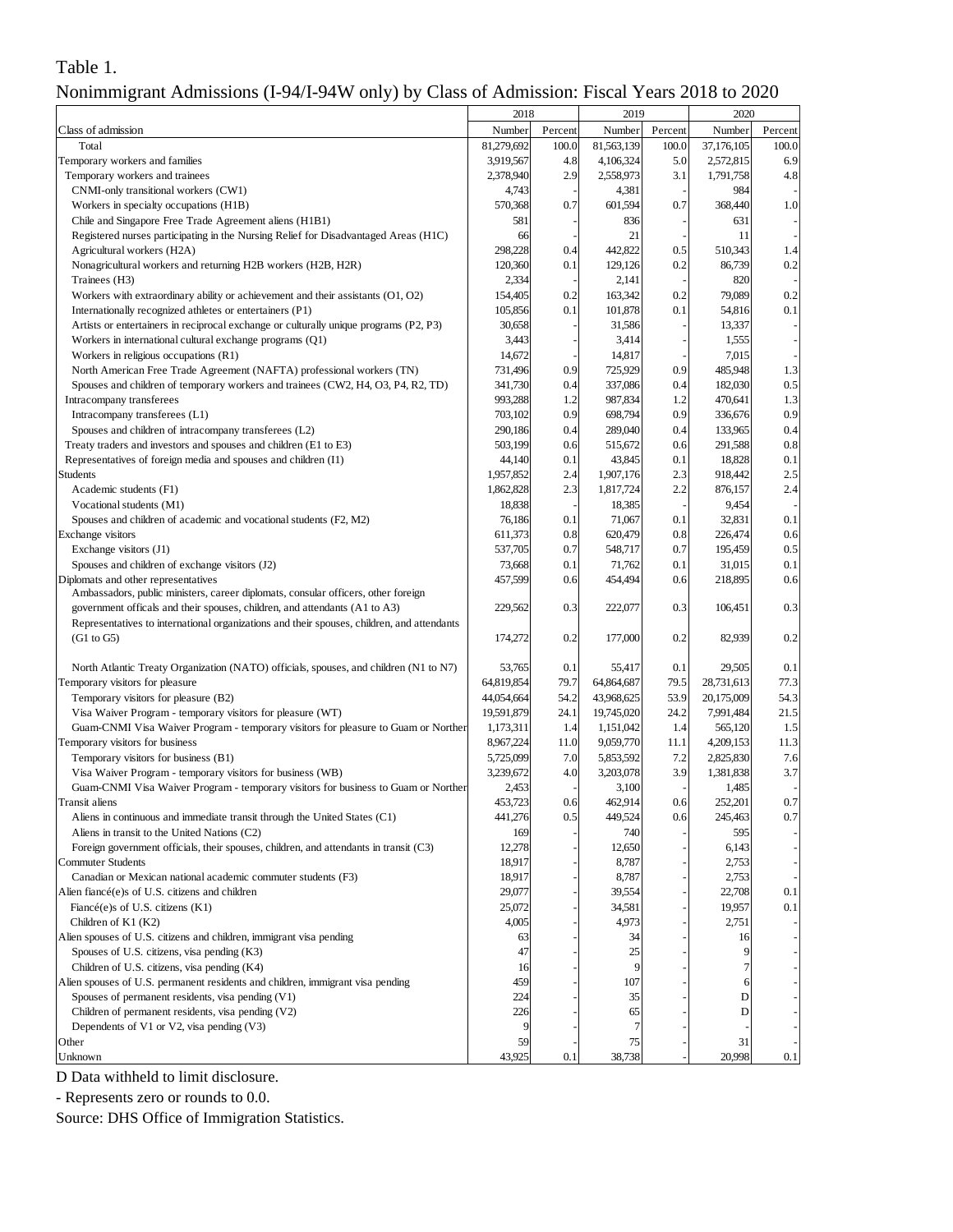## **Process**

Nonimmigrants traveling to the United States can apply for a visa through U.S. embassies or consulates, or they may apply under the VWP if they are a citizen of one of the 39 countries participating in that program.<sup>7</sup> When arriving in the United States, nonimmigrants must show valid travel documents as part of the entry process. CBP officers at POEs conduct arrival inspections and determine who may enter using the same criteria for all foreign nationals visiting the United States.

# **Eligibility**

To qualify for admission in a nonimmigrant status, a foreign national generally must:

- 1. establish that the visit will be temporary;
- 2. agree to depart at the end of the authorized stay;
- 3. possess a valid passport;
- 4. maintain a foreign residence (in most cases);
- 5. be admissible to the United States or have been granted a waiver for any grounds of inadmissibility; and
- 6. agree to abide by the terms and conditions of admission.

In general, nonimmigrants must acquire a visa or other form of authorization abroad prior to traveling to the United States, with the specific requirements determined by a foreign national's country of citizenship<sup>8</sup> and the conditions of their visit, as discussed below. Yet possession of a valid travel document does not guarantee admission. Rather, CBP officers at POEs make the final determination whether a nonimmigrant may enter the United States and the authorized duration of stay.

# **Document Requirements**

Most classes of nonimmigrants are required to obtain a visa to enter the United States. In these cases, foreign nationals must fill out a Form DS-160, *Online Nonimmigrant Visa Application*, or a Form DS-156, *Nonimmigrant Visa Application*. In addition, applicants aged 14 to 79 years generally are required to visit a U.S. embassy or consulate and be interviewed by a consular official.

*U.S. Visa Waiver Program***.** The VWP, administered by DHS in consultation with DOS, permits nationals of designated countries to travel to the United States as tourists or business travelers without a visa for periods not to exceed 90 days. Qualified nationals of VWP countries must be admissible to the United States and not have violated the terms of any previous admission under the VWP, possess a valid machine-readable passport, travel on an approved carrier and possess a round trip ticket if arriving by air or sea, and obtain travel authorization through the Electronic System for Travel Authorization (ESTA). VWP travelers also waive their right to contest an immigration officer's determination of admissibility and their right to contest removal, other than on the basis of an application for asylum. Nationals of VWP countries traveling to the United States for a purpose other than tourism or business or whose stay will exceed 90 days must obtain a visa.<sup>9</sup>

*Mexican Tourist and Business Admissions.* Mexican citizens residing in Mexico who meet the requirements for a B1/B2 visa (temporary visitor for business or pleasure), who have a valid Mexican passport, and who demonstrate that they will return to Mexico upon completion of their stay may be eligible for a Border Crossing

<sup>&</sup>lt;sup>7</sup> A full list of VWP countries and requirements is available at [https://www.dhs.gov/visa-waiver-program-requirements.](https://www.dhs.gov/visa-waiver-program-requirements)

<sup>8</sup> Presidential Proclamation 9645, issued on September 24, 2017 and upheld by the Supreme Court on June 26, 2019, limited the types of nonimmigrant visas that may be issued to nationals of Chad, Iran, Libya, North Korea, Syria, Venezuela, and Yemen. Restrictions on Chad were lifted on April 10, 2019. See [https://travel.state.gov/content/travel/en/us-visas/visa-information-resources/presidential](https://travel.state.gov/content/travel/en/us-visas/visa-information-resources/presidential-proclamation-archive/presidential-proclamation9645.html)[proclamation-archive/presidential-proclamation9645.html.](https://travel.state.gov/content/travel/en/us-visas/visa-information-resources/presidential-proclamation-archive/presidential-proclamation9645.html)

 $9$  Se[e https://www.dhs.gov/visa-waiver-program](https://www.dhs.gov/visa-waiver-program) for additional details on the VWP.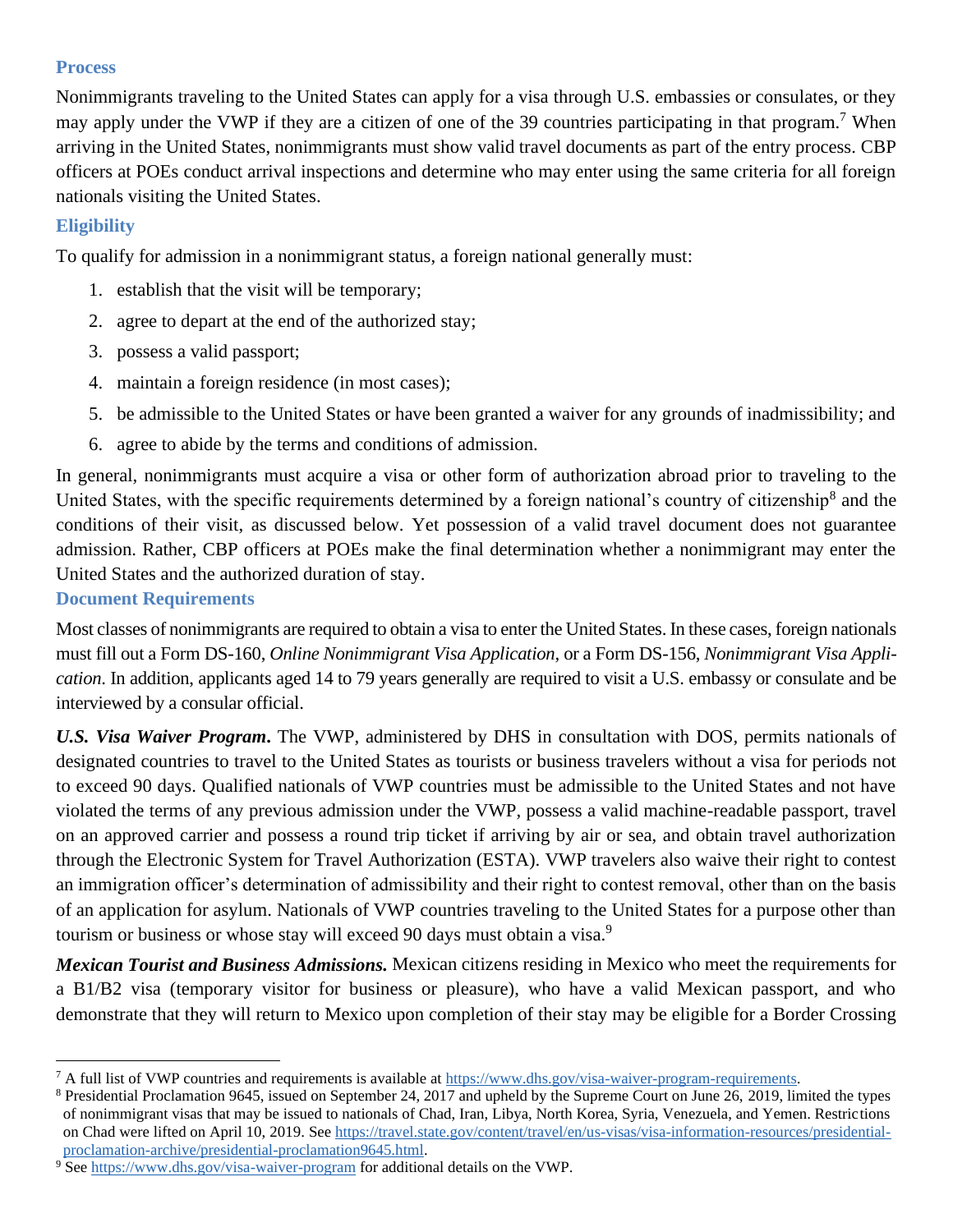Card (BCC) or "laser visa." The BCC is a machine-readable card that is valid for 10 years and contains fingerprint and other biometric data.<sup>10</sup> Stand-alone BCC cards authorize travel for up to 30 days within the U.S.-Mexico border region,<sup>11</sup> or BCCs may be used in combination with a Mexican passport as a regular B1/B2 visa for admission for up to 180 days anywhere in the United States. Mexican nationals also may apply for regular B1/B2 visas, which are affixed to their passports. Most Mexican nationals remaining in the border zone are not required to fill out I-94 forms and are excluded from this report's data tables, as described in detail below.

*Canadian Tourist and Business Admissions.* Temporary Canadian visitors for business or pleasure to the United States are required to possess a valid Canadian passport or other Western Hemisphere Travel Initiative-approved form of identification but generally are not required to obtain a visa or apply for travel authorization through ESTA or to fill out I-94 forms. They are excluded from this report's data tables.

### TRENDS AND CHARACTERISTICS OF I-94/I-94W NONIMMIGRANT ADMISSIONS

# **Nonimmigrant Admissions during the COVID pandemic**

Noncitizen flows in 2020 were not representative of typical trends, due to the COVID-19 pandemic. The pandemic impacted both foreign nationals living within the United States and prospective travelers to the United States, creating difficulties such as travel restrictions and processing shutdowns, and revealing status-specific vulnerabilities in terms of health care. The 2016-2020 period also saw numerous policy changes on immigration, including major changes to enforcement. Due to the tumultuous nature of 2020, it is difficult to trace shifting immigration flows to a single factor; rather, it is important to note that many factors together contributed to a very atypical year for noncitizen flows (Figure 2).

## **Class of Admission<sup>12</sup>**

DHS granted more than 37 million I-94/I-94W nonimmigrant admissions in 2020, a 54 percent decrease from 2019 and down 52 percent from the average over the last 6 years—a period that experienced an average annual growth of 1.7 percent over that time (Table 1 and Figure 3).<sup>13,14</sup> The largest major class of admission in 2020 remained temporary visitors for pleasure (tourists), which represented roughly 77 percent of I-94/I-94W admissions. Tourists include entrants under the Tourist Visitor Visa (B2), the Visa Waiver Program (WT), and the Guam-CNMI Visa Waiver Program (GMT). B2 visas accounted for 54 percent of total admissions, and the Visa Waiver Program for another 22 percent.

Eleven percent of I-94/I-94W nonimmigrant admissions in 2020 were in the temporary visitors for business category, unchanged from 2019. Business visitors include entrants under the Business Visitor Visa (B1), the Visa Waiver Program (WB), and the Guam-CNMI Visa Waiver Program (GMB).

Almost 7 percent of admissions consisted of temporary workers and their families. Leading classes of admission

<sup>&</sup>lt;sup>10</sup> Mexican children under 15 years pay a reduced fee for a BCC. BCCs issued for the reduced fee expire on the child's 15th birthday unless the full fee is paid, in which case the child receives a BCC valid for the full 10 years. Visit [https://travel.state.gov/con](https://travel.state.gov/content/travel/en/us-visas/tourism-visit/border-crossing-card.html)[tent/travel/en/us-visas/tourism-visit/border-crossing-card.html](https://travel.state.gov/content/travel/en/us-visas/tourism-visit/border-crossing-card.html) for additional information on BCCs.

<sup>&</sup>lt;sup>11</sup> The current BCC border zone is within 25 miles of the border in California and Texas, within 55 miles of the border in New Mexico, and within 75 miles of the border in Arizona.

 $12$  For more information and definitions of the various classes of admission mentioned in this report, please visit: [https://travel.state.gov/content/travel/en/us-visas/visa-information-resources/all-visa-categories.html.](https://travel.state.gov/content/travel/en/us-visas/visa-information-resources/all-visa-categories.html)

<sup>&</sup>lt;sup>13</sup> Beginning in 2013, automation of Form I-94 collection caused a significant increase in I-94 counts, making trends prior to 2014 not comparable to those after.

<sup>&</sup>lt;sup>14</sup> For additional data on admissions, please see the 2020 Yearbook of Immigration Statistics at [https://www.dhs.gov/immigration](https://www.dhs.gov/immigration-statistics/yearbook/2020)[statistics/yearbook/2020.](https://www.dhs.gov/immigration-statistics/yearbook/2020) A full list of the classes of admission is also available at [https://www.dhs.gov/immigration-statistics/nonim](https://www.dhs.gov/immigration-statistics/nonimmigrant/NonimmigrantCOA)[migrant/NonimmigrantCOA.](https://www.dhs.gov/immigration-statistics/nonimmigrant/NonimmigrantCOA)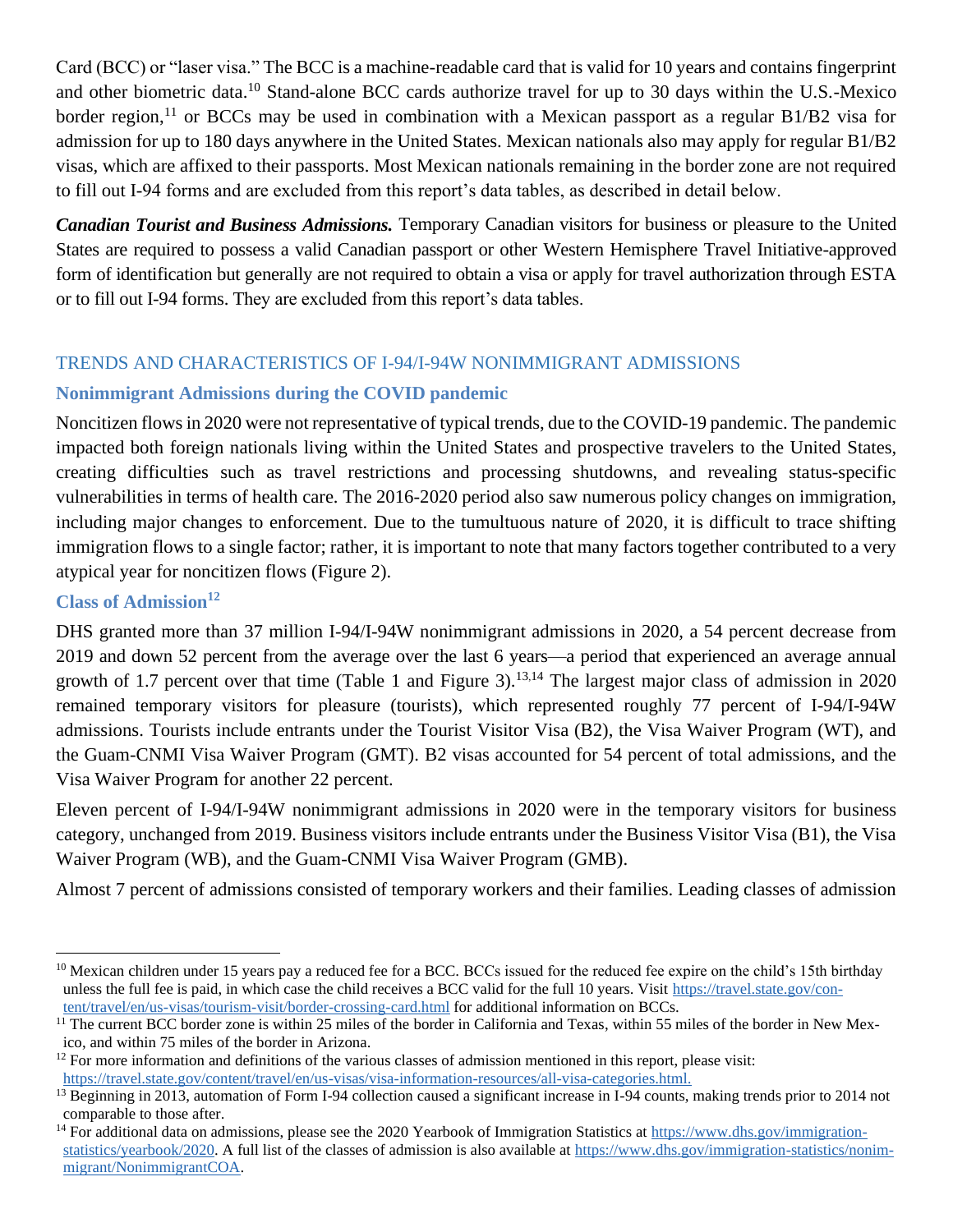among temporary worker visas were H2A temporary agricultural workers, TN (NAFTA) professional workers, <sup>15</sup> H1B temporary workers in specialty occupations, and L1 intracompany transferees.<sup>16</sup> Students and their families (F1, M1, F2, and M2 visas) represented 2.5 percent of I-94 admissions, proportionally consistent with 2019.





Source: DHS Office of Immigration Statistics

# **Country of Citizenship**

The top five leading countries of citizenship for I-94/I-94W nonimmigrant admissions to the United States in 2020 were Mexico, Canada, the United Kingdom, Japan, and South Korea, totaling nearly 23 million or 61 percent of the overall total (Figure 4). In 2019, these same five countries accounted for 47 million nonimmigrant admissions or 58 percent of the total. Overall, Mexicans and Canadians accounted for 18 million or 48 percent of the total I-94/I-94W admissions in 2020. Admissions from VWP countries totaled more than 11 million or 31 percent of the total.

<sup>&</sup>lt;sup>15</sup> TN class of admission allows qualified Canadian and Mexican citizens temporary entry into the United States for business activities at a professional level. These include, for example, accountants, engineers, lawyers, pharmacists, scientists, and teachers.

<sup>&</sup>lt;sup>16</sup> Intra-company transferees include executive, managerial, and specialized personnel entering to continue employment with an office of the same employer, its parent, branch, subsidiary, or affiliate thereof.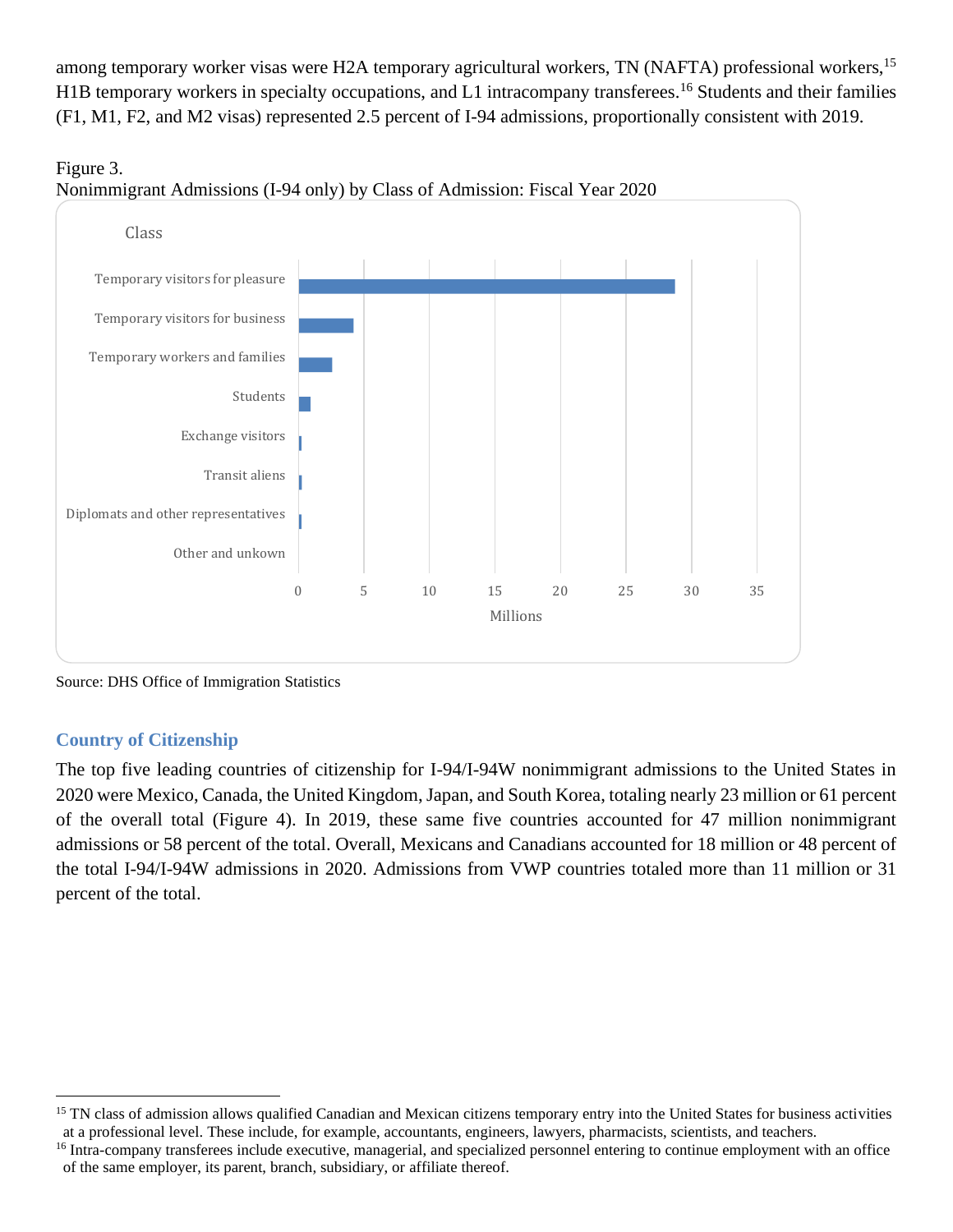Figure 4.

Nonimmigrant Admissions (I-94 only) by Country of Citizenship: Fiscal Year 2020

Table with data for final report's figure provided. Figure will be a world map of nonimmigrant admissions, I-94 and I-94W only, by the top 10 countries of citizenship for fiscal year 2020. Mexico and Canada lead the top countries of citizenship at 11 million and 6.7 million, respectively.

|                          | 2020       |         |
|--------------------------|------------|---------|
| Country of citizenship   | Number     | Percent |
| Total                    | 37,176,105 | 100.0   |
| Mexico                   | 11,004,919 | 29.6    |
| Canada                   | 6,737,778  | 18.1    |
| United Kingdom           | 2,169,835  | 5.8     |
| Japan                    | 1,731,801  | 4.7     |
| Korea, South             | 1,120,013  | 3.0     |
| <b>Brazil</b>            | 1,079,508  | 2.9     |
| India                    | 1,059,774  | 2.9     |
| China, People's Republic | 1,051,690  | 2.8     |
| France                   | 966,849    | 2.6     |
| Germany                  | 941,831    | 2.5     |
| Other                    | 9,269,369  | 24.9    |
| Unknown                  | 42.738     | 0.1     |

- Represents zero or rounds to 0.0.

Source: DHS Office of Immigration Statistics.

#### **Ports of Entry**

The ten largest POEs accounted for nearly 17 million I-94/I-94W nonimmigrant admissions, less than 46 percent of the overall total in 2020 (Figure 5). Thirty-two percent of nonimmigrants were admitted through the top five POEs: New York (3.1 million), Miami (2.9 million), Toronto<sup>17</sup> (2.3 million), Los Angeles (2.2 million), and San Ysidro (1.4 million). Of the top ten POEs, San Francisco, CA and Newark, NJ saw the largest decreases in admissions compared to 2019, down 61 and 59 percent, respectively. Admissions in San Ysidro, CA experienced the smallest decrease in admissions from 2019, down 44 percent.

<sup>&</sup>lt;sup>17</sup> Nonimmigrants admitted to the United States through Toronto are admitted via the CBP preclearance program, through which CBP officers conduct the same immigration, customs, and agriculture inspections of international air passengers that are normally performed on arrival in the United States before passenger departures. Preclearance operations currently take place at 15 foreign airports in six different countries, including from Toronto and Vancouver in Canada.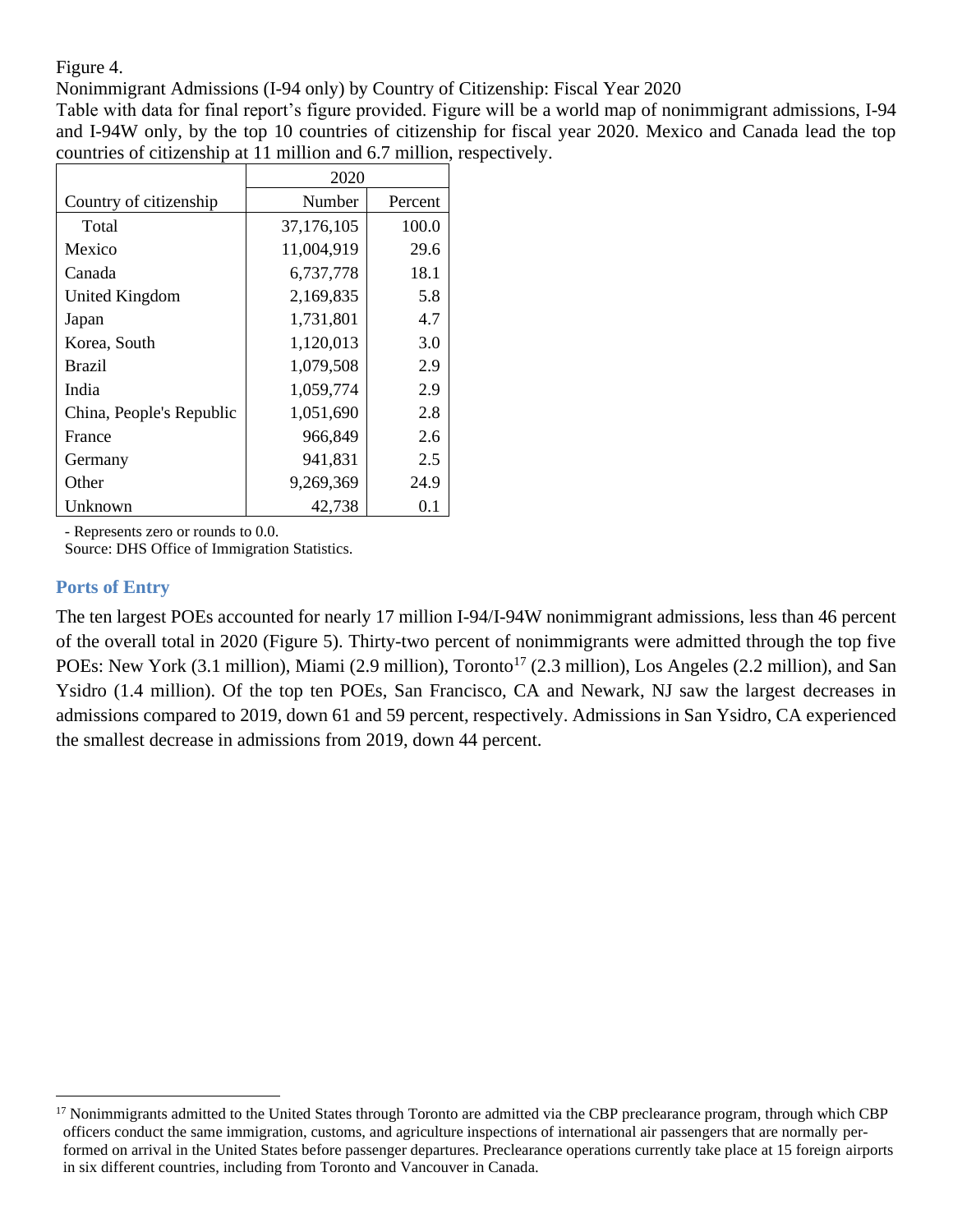Figure 5.

Nonimmigrant Admissions (I-94 only) by Port of Entry: Fiscal Year 2020

Table with data for final report's figure provided. Figure will be a U.S. map of nonimmigrant admissions, I-94 and I-94W only, by top 10 ports of entry for fiscal year 2020. New York, NY and Miami, FL lead the port of entry at 3.1 million and 2.9 million admissions, respectively.

|                   | 2020       |         |
|-------------------|------------|---------|
| Port of entry     | Number     | Percent |
| Total             | 37,176,105 | 100.0   |
| New York, NY      | 3,109,094  | 8.4     |
| Miami, FL         | 2,866,240  | 7.7     |
| Toronto, Canada   | 2,274,627  | 6.1     |
| Los Angeles, CA   | 2,216,733  | 6.0     |
| San Ysidro, CA    | 1,355,297  | 3.6     |
| San Francisco, CA | 1,132,267  | 3.0     |
| Newark, NJ        | 1,035,496  | 2.8     |
| Boston, MA        | 1,030,273  | 2.8     |
| Honolulu, HI      | 965,247    | 2.6     |
| Vancouver, Canada | 948,267    | 2.6     |

- Represents zero or rounds to 0.0.

Source: DHS Office of Immigration Statistics.

#### **Reported State of Destination**<sup>18</sup>

The most frequently reported states of destination for I-94/I-94W nonimmigrant admissions in 2020 were California (19 percent of the total), Florida (16 percent), Texas (13 percent), New York (10 percent), and Arizona (4.3 percent) (Figure 6). These five states were the recorded destinations for over 62 percent of the total or just over 23 million I-94/I-94W nonimmigrant admissions in 2020. In comparison, these states accounted for under 60 percent of the total or more than 48 million in 2019.

<sup>&</sup>lt;sup>18</sup> The state of destination reported by arriving nonimmigrants may not be their final destination for various reasons and also is not a required field on Form I-94/I-94W. Data in this section therefore should be interpreted with caution.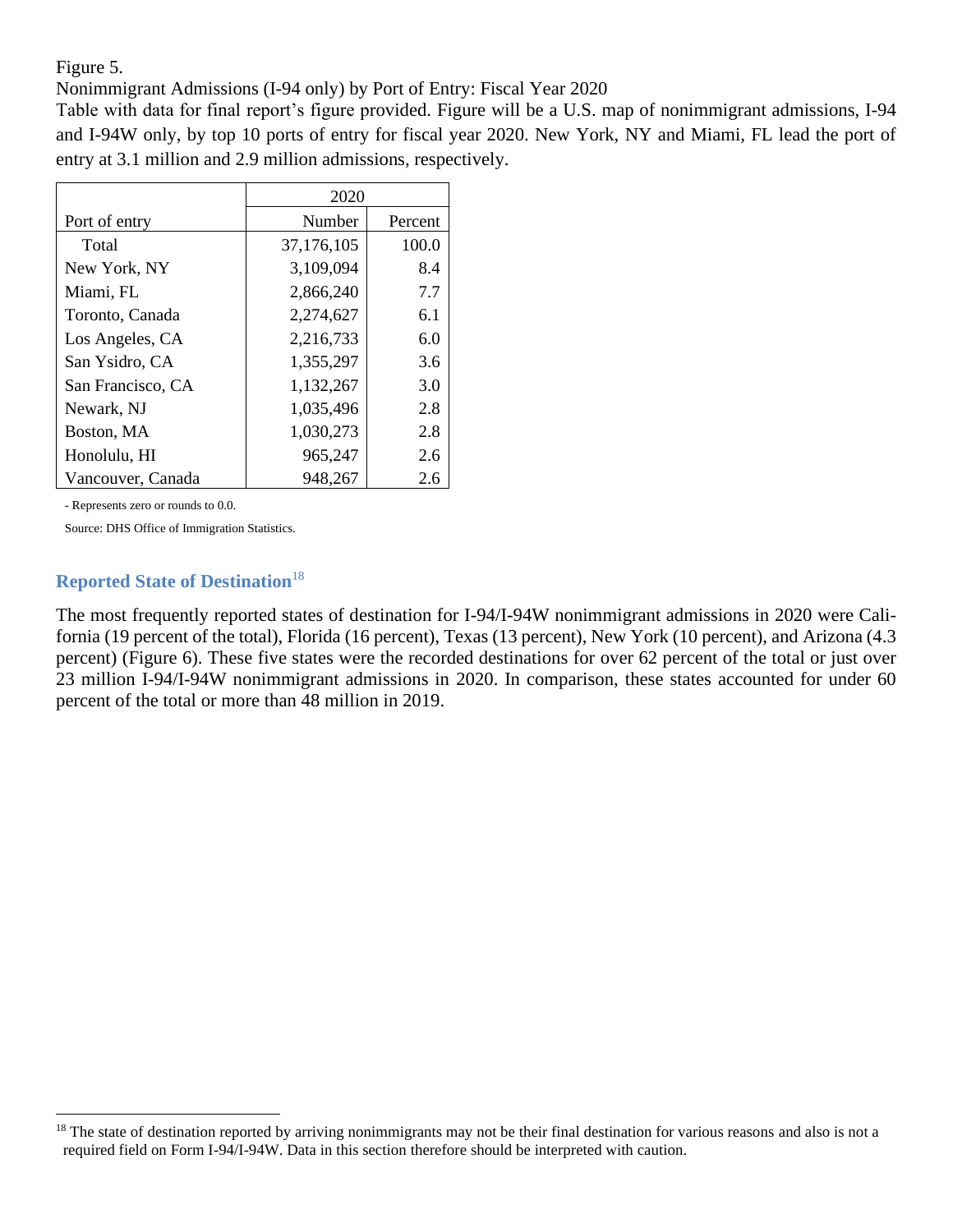Figure 6.

Nonimmigrant Admissions (I-94 only) by State of Destination: Fiscal Year 2020

Table with data for final report's figure provided. Figure will show a U.S. map of nonimmigrant admissions, I-94 and I-94W only, by top 10 states of destination for fiscal year 2020. California and Florida lead the states of destination with 7.2 million and 5.8 million admissions, respectively.

| State of des-   | 2020       |         |  |  |  |
|-----------------|------------|---------|--|--|--|
| tination        | Number     | Percent |  |  |  |
| Total           | 37,176,105 | 100.0   |  |  |  |
| California      | 7,167,202  | 19.3    |  |  |  |
| Florida         | 5,835,658  | 15.7    |  |  |  |
| Texas           | 4,634,077  | 12.5    |  |  |  |
| New York        | 3,826,288  | 10.3    |  |  |  |
| Arizona         | 1,615,484  | 4.3     |  |  |  |
| Hawaii          | 1,340,376  | 3.6     |  |  |  |
| Nevada          | 1,276,475  | 3.4     |  |  |  |
| <i>Illinois</i> | 688,509    | 1.9     |  |  |  |
| Guam            | 656,936    | 1.8     |  |  |  |
| Washington      | 625,315    | 1.7     |  |  |  |
| Other           | 6,861,485  | 18.5    |  |  |  |
| Unknown         | 2,648,300  | 7.1     |  |  |  |

Source: DHS Office of Immigration Statistics.

#### **Age and Sex**

In 2020, nearly 60 percent of I-94/I-94W admissions (22 million) were individuals between the ages of 25 to 54, a similar proportion as in 2019 (Figure 7). The number of nonimmigrant admissions of those aged under 18 years decreased to 3.5 million (9.4 percent) in 2020 from 8.7 million (10.4 percent) in 2019 (down 59 percent, the largest decrease of any age group). Over 47 percent of I-94/I-94W nonimmigrant admissions were female and nearly 53 percent were male.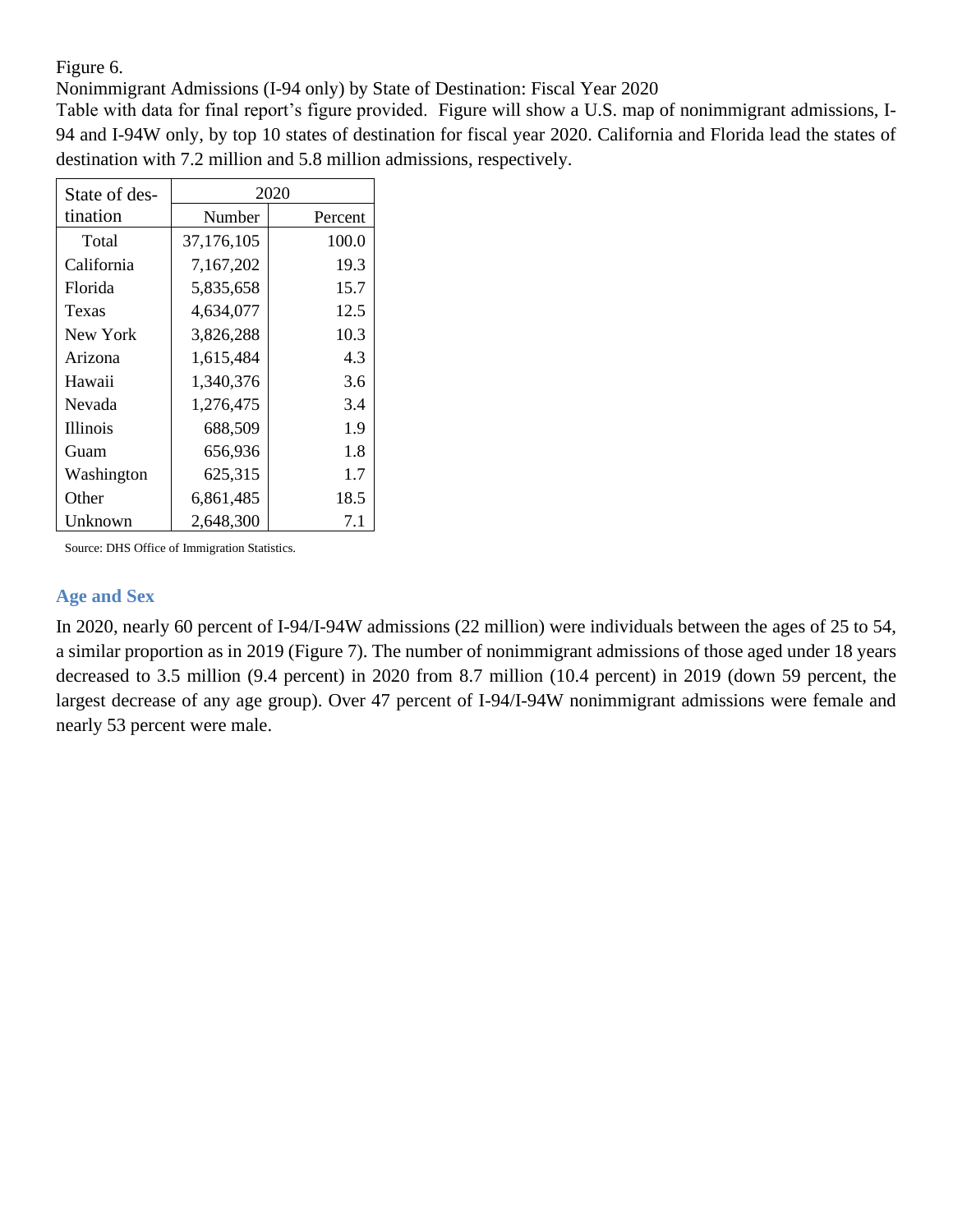

# Figure 7. Nonimmigrant Admissions (I-94 only) by Age and Sex: Fiscal Year 2020

Source: DHS Office of Immigration Statistics

# THE I-94 FORM

Detailed nonimmigrant data in this report were obtained from CBP's TECS database, which maintains I-94 information.

In general, Canadians traveling to the United States on B1 tourist or B2 business visas are not required to complete the I-94 form; Canadian nonimmigrants in all other visa classes are required to do so. Mexican tourists and business visitors traveling with a BCC or a Form I–872, American Indian Card, and remaining in the border zone generally are not required to complete an I–94, depending on the length of their visits.<sup>19</sup> These exceptions are significant because Canadian and Mexican tourists and business visitors make up the vast majority of all nonimmigrant admissions.<sup>20</sup>

Readers should exercise caution when interpreting trends in I-94 admissions because I-94 policies and processing have changed in recent years. Between 2005 and March 2010, DHS completed updates to computer systems at vehicular lanes and pedestrian crossings along the Northern and Southwest Borders to record land admissions that previously were excluded from I-94 data systems. Consequently, the ratio of I-94 admissions to all nonimmigrant admissions in 2010 and 2011 exceeded those in previous years. Beginning in April 2013, CBP automated the I-94

<sup>&</sup>lt;sup>19</sup> Mexicans with BCCs may remain in the border zone for up to 30 days without obtaining an I-94; Mexicans entering with a passport and visa or an I–872 American Indian Card may remain in the border zone for up to 72 hours without obtaining an I–94. Mexicans traveling beyond the border zone, those who will remain beyond the time periods indicated above, and those who seek entry for purposes other than as a temporary visitor for business or pleasure are required to obtain and complete an I–94.

 $20$  In addition to the Mexican and Canadian exemptions from I-94 requirements, North Atlantic Treaty Organization (NATO) officials seeking N1-N5 nonimmigrant classification also are not required to submit an I-94 but may do so to document their admissions. Members of the foreign military generally are not issued an I-94 when entering the United States under military orders.